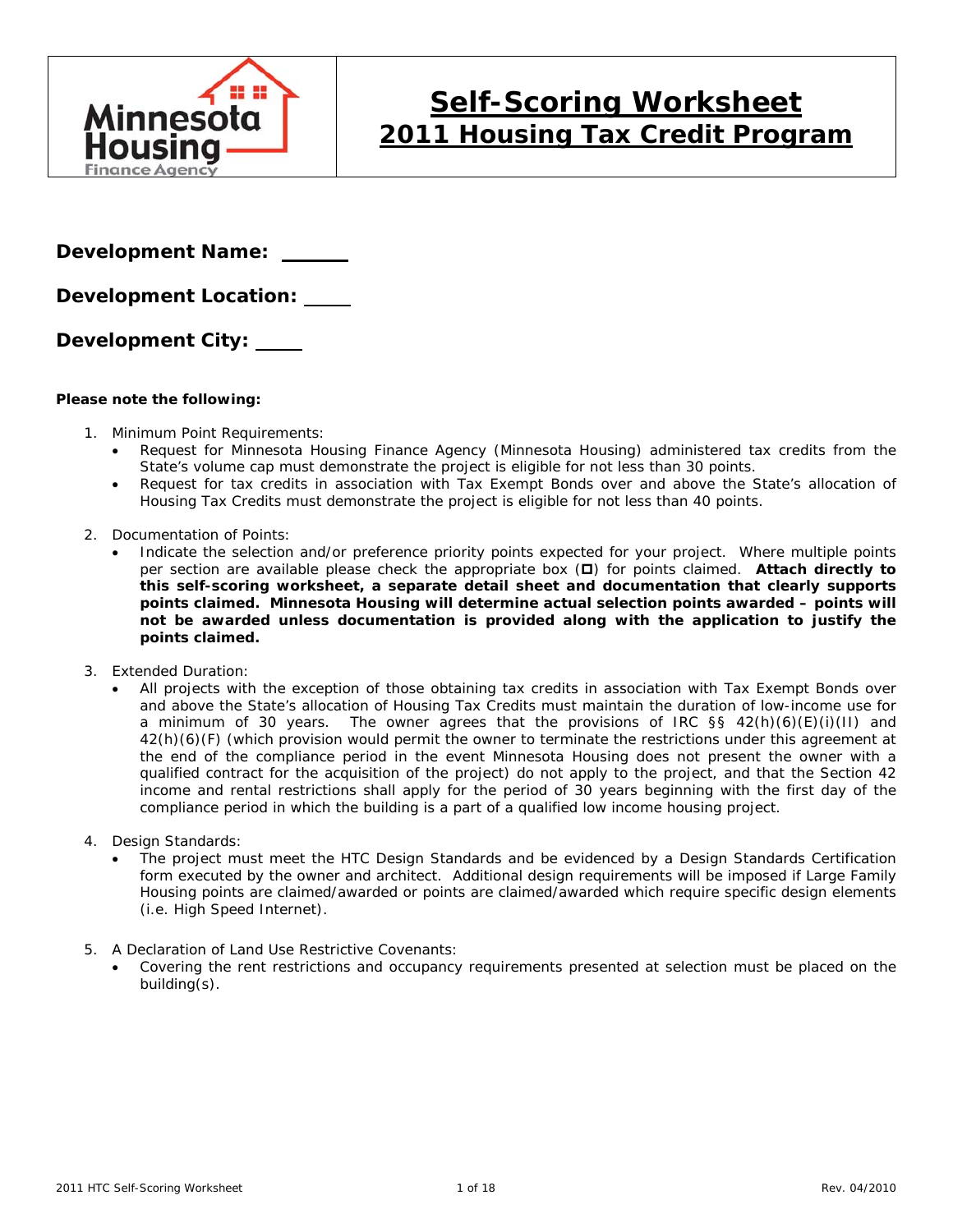### **ROUNDS 1 AND 2 – MINIMUM THRESHOLD REQUIREMENTS**

For applications submitted in Rounds 1 and 2 all applicants statewide must meet one of the following threshold types. Please indicate the Threshold item you meet:

- A. In the Metropolitan Area:
	- 1. New construction or substantial rehabilitation in which, for the term of the extended use period (term of the Declaration of Land Use Restrictive Covenants), at least 75 percent of the total tax credit units are single room occupancy units with rents affordable to households whose income does not exceed 30 percent of the area median income.
	- 2.  $\Box$  New Construction or substantial rehabilitation family housing projects that are not restricted to persons 55 years old or older in which, for the term of the extended use period (term of the Declaration of Land Use Restrictive Covenants), at least 75 percent of the total tax credit units contain two or more bedrooms and at least one-third of the 75 percent contain three or more bedrooms; or
	- 3.  $\Box$  Substantial rehabilitation projects in neighborhoods targeted by the city for revitalization.
- B. Outside the Metropolitan Area:
	- 1.  $\Box$  Projects which meet a locally identified housing need and which are in short supply in the local housing market as evidenced by credible data such as local council resolution submitted with the application. (For Threshold Letter – Sample Format, see HTC Procedural Manual, Reference Materials Index.)
- C. Projects that are not restricted to persons of a particular age group and in which, for the term of the extended use period (term of the Declaration of Land Use Restrictive Covenants), a percentage of the units are set aside and rented to persons:
	- 1.  $\Box$  with a serious and persistent mental illness as defined in Minnesota Statutes § 245.462, Subdivision 20, paragraph (c);
	- 2.  $\Box$  with a developmental disability as defined in United States Code, Title 42, Section 6001, paragraph (5), as amended;
	- 3. who have been assessed as drug dependent persons as defined in Minnesota Statutes § 254A.02, Subdivision 5, and are receiving or will receive care and treatment services provided by an approved treatment program as defined in Minnesota Statutes § 254A.02, Subdivision 2;
	- 4. with a brain injury as defined in Minnesota Statutes § 256B.093, Subdivision 4, paragraph (a); or
	- 5.  $\Box$  with permanent physical disabilities that substantially limit major life activities, if at least 50 percent of the units in the project are accessible as provided under Minnesota Rules Chapter 1341.
- D. Preserve Existing Subsidized Housing
	- 1. **I** Projects, whether or not restricted to persons of a particular age group, which preserve existing subsidized housing, if the use of tax credits is necessary to (1) prevent conversion to market rate use or (2) to remedy physical deterioration of the project which would result in loss of existing federal subsidies; or
- E. Rural Development:
	- 1. Projects financed by Rural Development, which meet statewide distribution goals.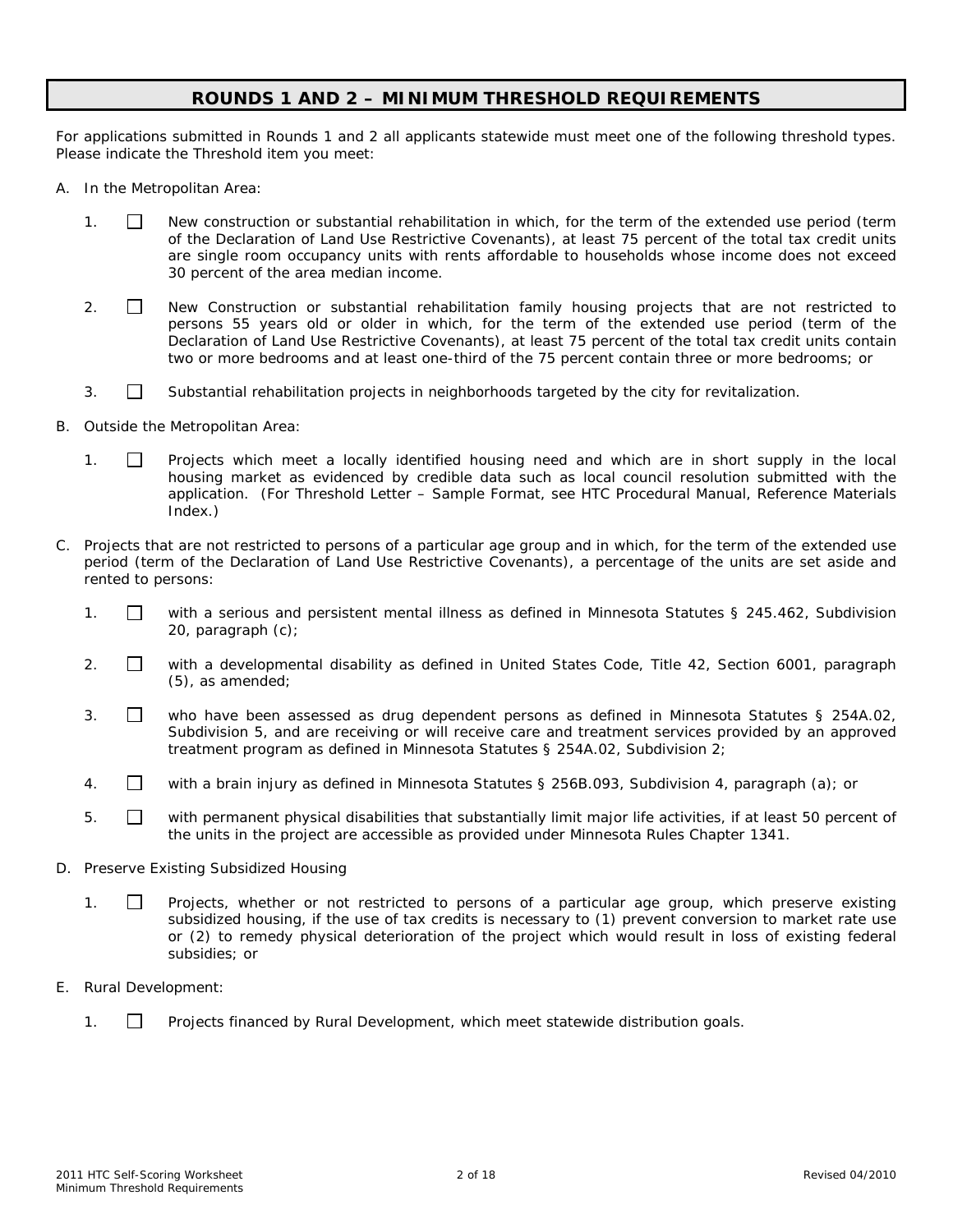| <b>Selection Priorities</b> | Developer<br>Claimed | Minnesota<br>Housing<br>Awarded |
|-----------------------------|----------------------|---------------------------------|
|                             |                      |                                 |

#### **1. Large Family Housing 10 Points \_\_\_\_\_**

The proposal is for a project that provides family housing that is not restricted to persons 55 years old or older. At least 75 percent of the total tax credit units must contain two or more bedrooms. The tenant selection plan must give preference to families with minor children.

**Note:** If points are claimed/awarded for this category, then no points may be claimed/awarded from the selection priority categories of **Single Room Occupancy Housing** or **Special Populations**.

### **2. Single Room Occupancy Housing 10 Points \_\_\_\_\_**

At least 50% of the total tax credit units must be one bedroom or less with rents affordable to households whose incomes do not exceed 30 percent of AMI.

**Note:** If points are claimed/awarded for this category, then no points may be claimed/awarded from the selection priority categories of **Large Family Housing** or **Special Populations**.

#### **3. Strategically Targeted Resources 10 to 12 Points \_\_\_\_\_**

The proposal is for the rehabilitation of an existing structure – *10 points*

Note that for all HTC rehabilitation proposals:

- the amount of rehabilitation must exceed:
	- a) \$5,000 per low-income unit for the project; and the greater of
	- b) \$6,000 qualified basis per low-income unit per building; or
	- c) 20 percent of the adjusted basis.

A qualified preservation project that received full points for "Preserves Federally Assisted Low Income Housing" may qualify if rehabilitation exceeds the greater of (b) or (c) above.

Calculation is based on rehabilitation hard costs and cannot include intermediary costs or soft costs identified in the application; plans and/or scope of work provided at the time of application.

The rehabilitation proposal is part of a community revitalization or stabilization plan – *2 additional points*

Must be evidenced by a letter from the city verifying that the proposed project is part of an approved community revitalization area as established by resolution or other legal action.

OR

 $\Box$  The proposal is for new construction and will utilize existing sewer and water lines without substantial extensions –*10 points*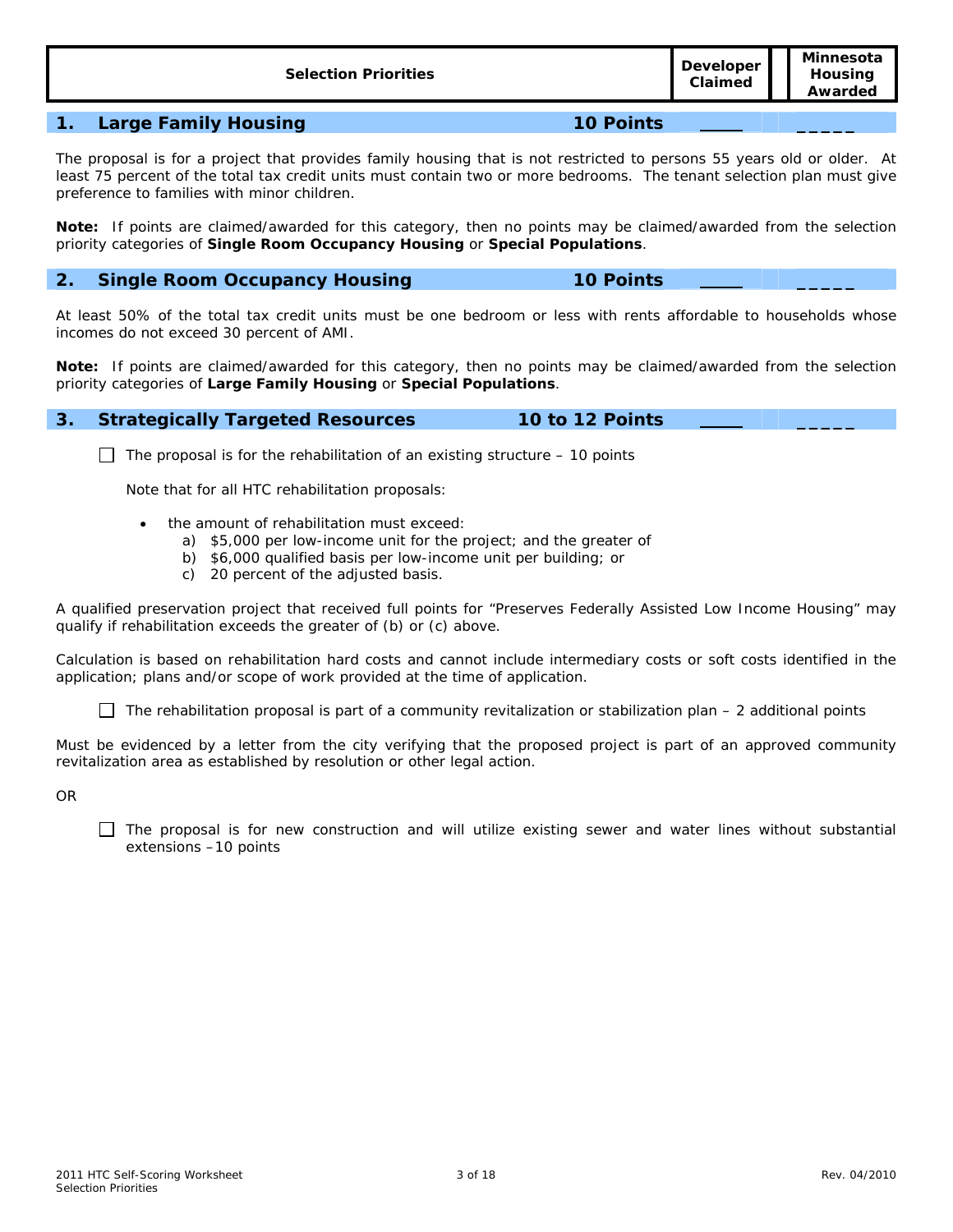**Claimed** 

# **4. Special Populations 3 or 10 Points \_\_\_\_\_**

Projects that are not restricted to persons of a particular age group and in which, for the term of the extended use period (Declaration of Land Use Restrictive Covenants), a percentage of the units are set aside and rented to persons with the following disabilities:

- (a) a serious and persistent mental illness as defined in Minn. Stat. § 245.462, subdivision 20, paragraph (c);
- (b) a developmental disability as defined in United States Code, Title 42, Section 6001, paragraph (5), as amended;
- (c) assessed as drug dependent as defined in Minn. Stat. § 254A.02, subdivision 5, and are receiving or will receive care and treatment services provided by an approved treatment program as defined in Minn. Stat. § 254A.02, Subdivision 2.
- (d) a brain injury as defined in Minn. Stat. § 256B.093, Subdivision 4, paragraph (a); or
- (e) permanent physical disabilities that substantially limit major life activities, if at least 50 percent of the units in the project are accessible as provided under Minnesota Rules Chapter 1341.

A project in which at least 50 percent of the total units are set aside and rented to such persons – *10 points*

OR

A project in which at least 25 percent of the total units are set aside and rented to such persons – *3 points*

The applicant must contact the human services department for the county where the project will be located to discuss the proposal. The applicant must submit a letter from the human services department indicating that its staff has reviewed the proposed project, and stating whether there is a need for such housing and if the project would be eligible for funds to assist with the social service needs of the residents.

In addition, if the project will be delivering supportive services to residents in these units, the applicant must complete and submit the Supportive Housing application materials, including the narratives, forms and submittals identified in the Common Application for Multifamily Rental Housing Resources.

**Note:** If points are claimed/awarded for this category, then no points may be claimed/awarded from the selection priority categories of **Large Family Housing** or **Single Room Occupancy Housing**

### **5. Economic Integration 2 Points \_\_\_\_\_**

#### Two (2) Points will be awarded to projects that meet one of the following (check one box below):

 $\Box$  The proposed housing provides project economic integration by providing at least 25 percent but not greater than 50 percent of the total units in the project as qualified HTC low income units (does not include full-time manager or other common space units) \*

OR

The proposed housing provides community economic integration by providing housing located in neighborhoods with average incomes as published by the Department of Revenue data by census tract that exceed the HUD established area median family income by 150% (Link to Eligible Census Tracts).

\*The corresponding HTC applicable fraction will be based on the number of HTC low income units to total units in the project and will be enforced at the time the Carryover Allocation and IRS Form 8609 are prepared to determine the maximum tax credit allocation for the project.

**Points in this selection priority will not be available in Round 2. These points may be claimed by tax exempt bond developments at any time. Developments receiving points for project economic integration in Round 1 will be required to maintain Economic Integration in the Declaration of Land Use Restrictive Covenants.**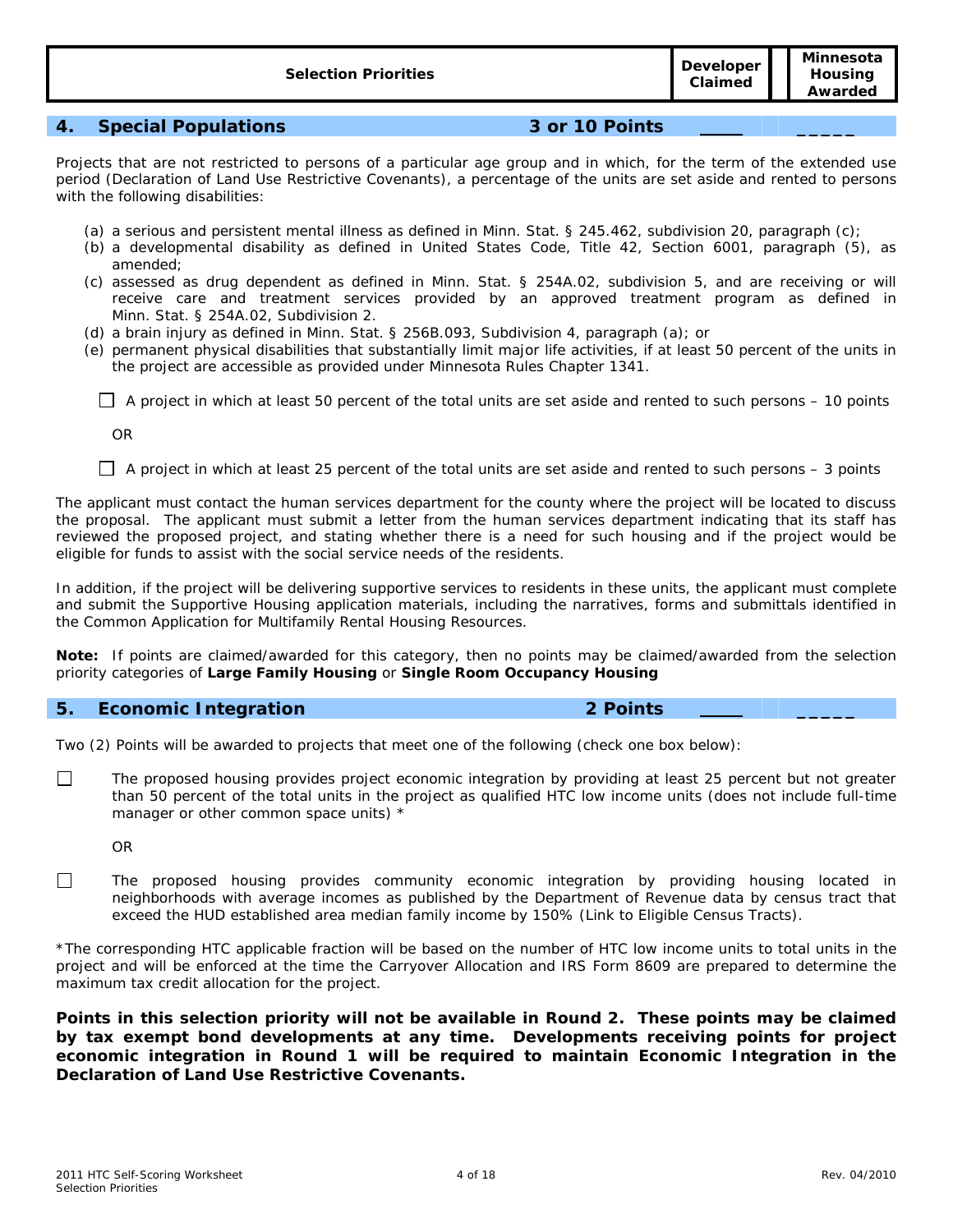# **6. Project Location 5 or 10 Points \_\_\_\_\_**

The proposed housing is needed to increase or sustain the supply of affordable housing in counties that experience either job or household population growth during the last ten years.

- The proposed housing is located in one of the top ten job or household population growth counties  $-10$ *points*
- $\Box$  The proposed housing is located in one of the top twenty, but not in the top ten, job or household population growth counties – *5 points*

(See Reference Materials Index – Project Location – for a list of counties)

#### **7. Regulatory Cost Avoidance/Cost Reduction 1 to 7 Points \_\_\_\_\_**

One or more of the following: (One point for each box checked, with a maximum of 7 points)

- Donation or waiver of project specific local government development fees
- Donation or waiver of project specific assessments or infrastructure costs
- $\Box$  Density bonus (i.e. an increase in the density otherwise allowed in a given zoning district which may be granted under specific provisions of the Zoning Ordinance)
- $\Box$  Flexibility in zoning code requirements
- WAC/SAC reductions
- $\Box$  Fast-track permitting and approval
- Historic tax credits (at time of application, submit letter from State Historic Preservation Office (SHPO) confirming historic nature of building)

If donation/waiver of project specific assessments, infrastructure costs or local government development fees are claimed for points in this section, it cannot also be claimed in the selection points category of **Local/Philanthropic Contributions**.

To receive these points, documentation of the terms and conditions of the regulatory cost avoidance/cost reduction measure must be provided from the contributor of the assistance or authorized local official, at the time of the application. The documentation shall be in the form of a project specific letter of intent, city or council resolution, letter of approval, statement of agreement or eligibility, or memorandum of understanding. If the documentation provided contains words synonymous with "consider" or "may" (as in "may award") regarding the regulatory cost avoidance/cost reduction, the points will not be awarded.

The applicant must submit accurate, complete, and credible evidence of the amount of cost savings for each regulatory cost avoidance/cost reduction measure and record the savings in Section VII G of the MF Application Form. Proceeds stemming from historic tax credits must be shown as a source on the application form at the time of application.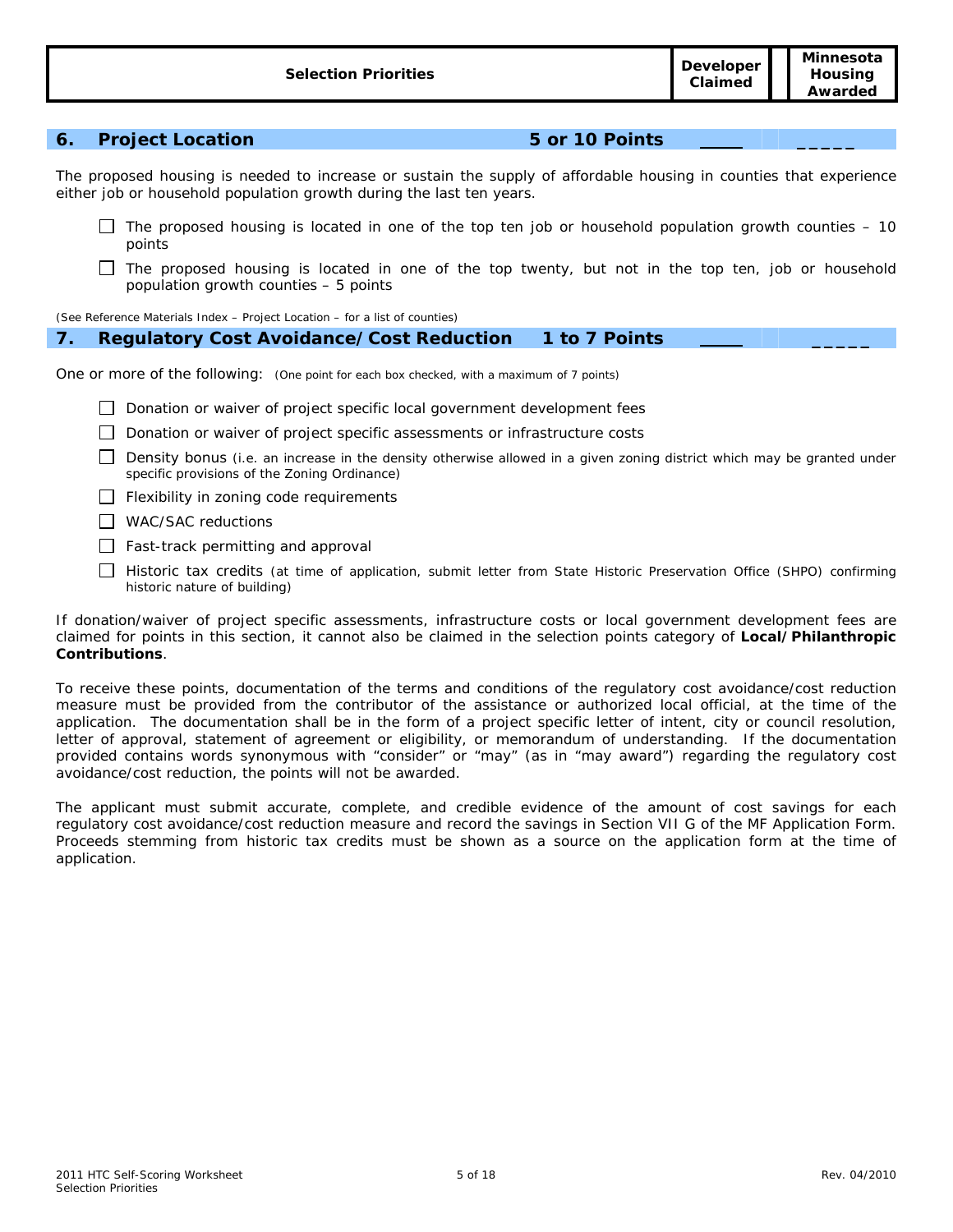# **8. Local/Philanthropic Contributions 2 to 10 Points \_\_\_\_\_**

Points are awarded for projects that are receiving contributions from a local unit of government; an area employer; and/or a private philanthropic, religious or charitable organization.

Identity of Interest exclusion: Contributions from any part of the ownership entity will be considered general partner cash and excluded from the calculation unless the contributions are awarded by local units of government or non profit charitable organizations pursuant to a funding competition.

Total local/philanthropic contributions \$ divided by Total Development Cost \$ equals (rounded to the nearest tenth)

| 20.1% and above $-10$ points | $5.1 - 10\% - 4$ points |
|------------------------------|-------------------------|
| $\Box$ 15.1 – 20% – 8 points | 2.1 – 5% – 2 points     |
| 10.1 – 15% – 6 points        | $0 - 2\% - 0$ points    |

Local/Philanthropic Contributions include:

- Monetary grants/donations
	- Tax increment financing calculate Net Present Value (NPV) by using NPV discounted by Applicable Federal Rate (AFR)
	- Tax abatement (calculate NPV by using NPV discounted by AFR)
	- Land donation of the development site
	- In-kind work and materials donated at no cost
	- Local government donation/waiver of project specific costs
	- Reservation land not subject to local property taxes
	- Reservation land with long-term low cost leases
- Deferred loans with a minimum term that is co-terminus with the HTC Declaration with an interest rate at or below the AFR
- Grants from non profit charitable organizations converted to deferred loans with a minimum term that is coterminus with the HTC Declaration with an interest rate at or below the AFR. Award letter from the non profit charitable organization contributor must be provided at the time of application verifying the project specific (restricted) contribution

If donation/waiver of project specific assessments, infrastructure costs or local government development fees is claimed for points in this section, it cannot also be claimed in the selection point category of Regulatory **Cost Avoidance/Cost Reduction**.

To qualify for points for tax increment financing or tax abatement, there must be satisfactory documentation that the contribution is committed to the development at the time of application.

At the time of application, written documentation from the contributor justifying the amount and the terms of the contribution must be provided and be consistent with current market comparable costs Within 6 months of the date of selection (Minnesota Housing Board selection date) the applicant must provide Minnesota Housing with documentation of a firm commitment, authorization or approval of the local/philanthropic contribution(s). The documentation must state the amount, terms and conditions and be executed or approved at a minimum by the contributor. Documentation containing words synonymous with "consider" or "may", (as in "may award") regarding the contribution, will not be considered acceptable. Lack of acceptable documentation will result in the reevaluation and adjustment of the tax credits or RFP award, up to and including the total recapture of tax credits or RFP funds.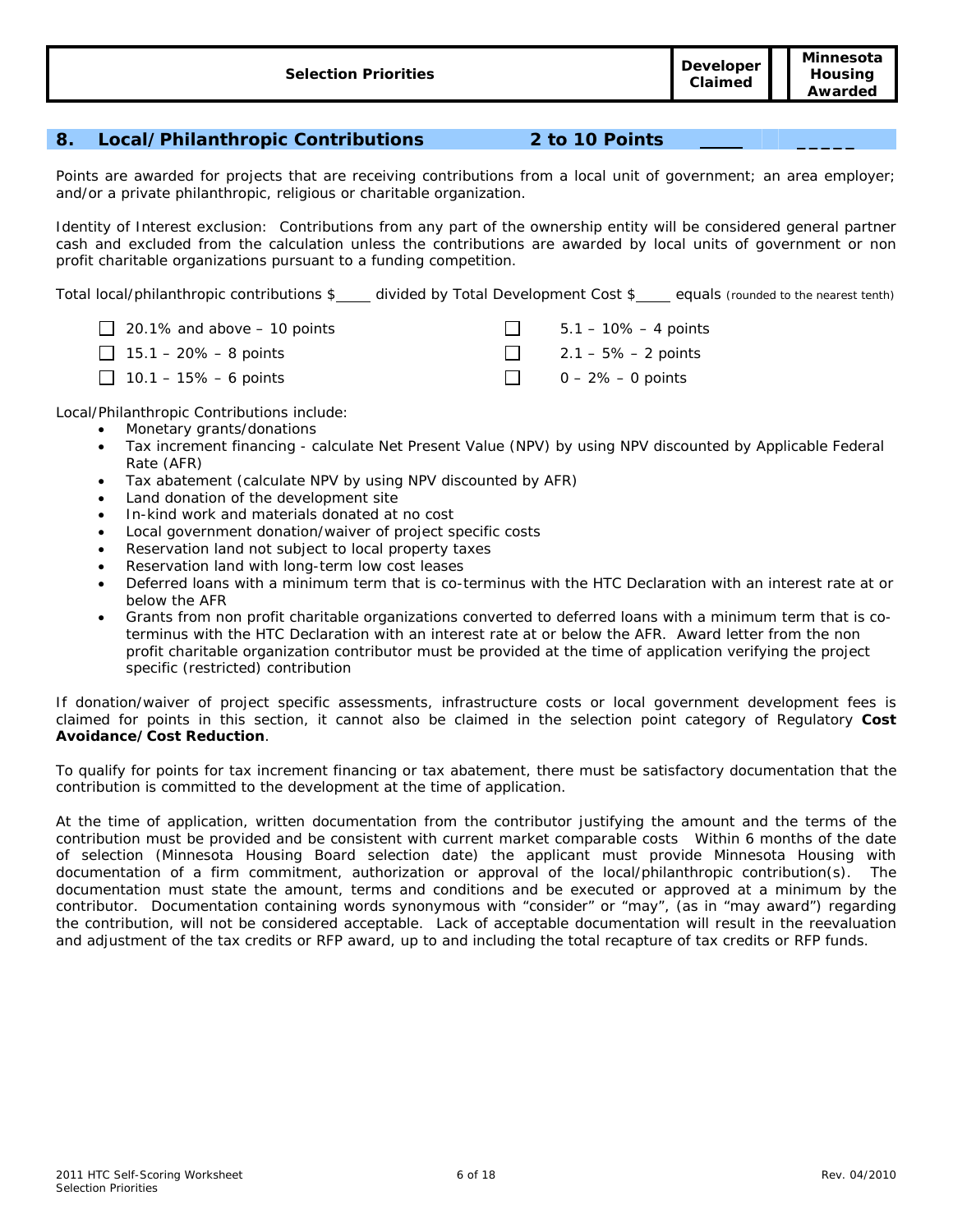#### **9. Leverage 2 to 10 Points \_\_\_\_\_**

Points are awarded for leveraging requested state deferred funding with funding from private, federal, local government, religious, philanthropic, or charitable organizations. The formula used to determine the Leverage Ratio Percentage is based upon the cumulative state deferred funding requests/awards\* divided by Total Development Cost.

\*Including current requests and previous awards from past and present Minnesota Housing and Funding Partners (i.e. Minnesota Department of Employment and Economic Development, Family Housing Fund, Greater Minnesota Housing Fund, Metropolitan Council Local Housing Incentive Account, Minnesota Green Communities) and excluding First Mortgage, Syndication and HOME funds.

Total state RFP/Funding Partner Funds awarded and current request \$\_\_\_ divided by Total Development Cost \$\_\_\_ equals Leverage Ratio \_\_\_\_% (rounded to the nearest tenth.)

| $\Box$ 0 – 5% – 10 points   | 15.1 – 20% – 4 points        |
|-----------------------------|------------------------------|
| $\Box$ 5.1 – 10% – 8 points | $\Box$ 20.1 – 30% – 2 points |
| 10.1 – 15% – 6 points       | 30.1 and above – 0 points    |

At the time of application, written documentation from the RFP/Funding Partner justifying the amount and the terms of the contribution must be provided. Within 6 months of the date of selection (Minnesota Housing Board selection date), the applicant must provide Minnesota Housing with documentation of a firm commitment for each funding source. The documentation must state the amount, terms and conditions and be executed or approved by the lender or contributor and the applicant. Documentation containing words synonymous with "consider" or "may", (as in "may award") regarding the commitment will not be considered acceptable. Lack of acceptable documentation will result in the reevaluation and adjustment of the tax credits or RFP award, up to and including the total recapture of tax credits or RFP funds.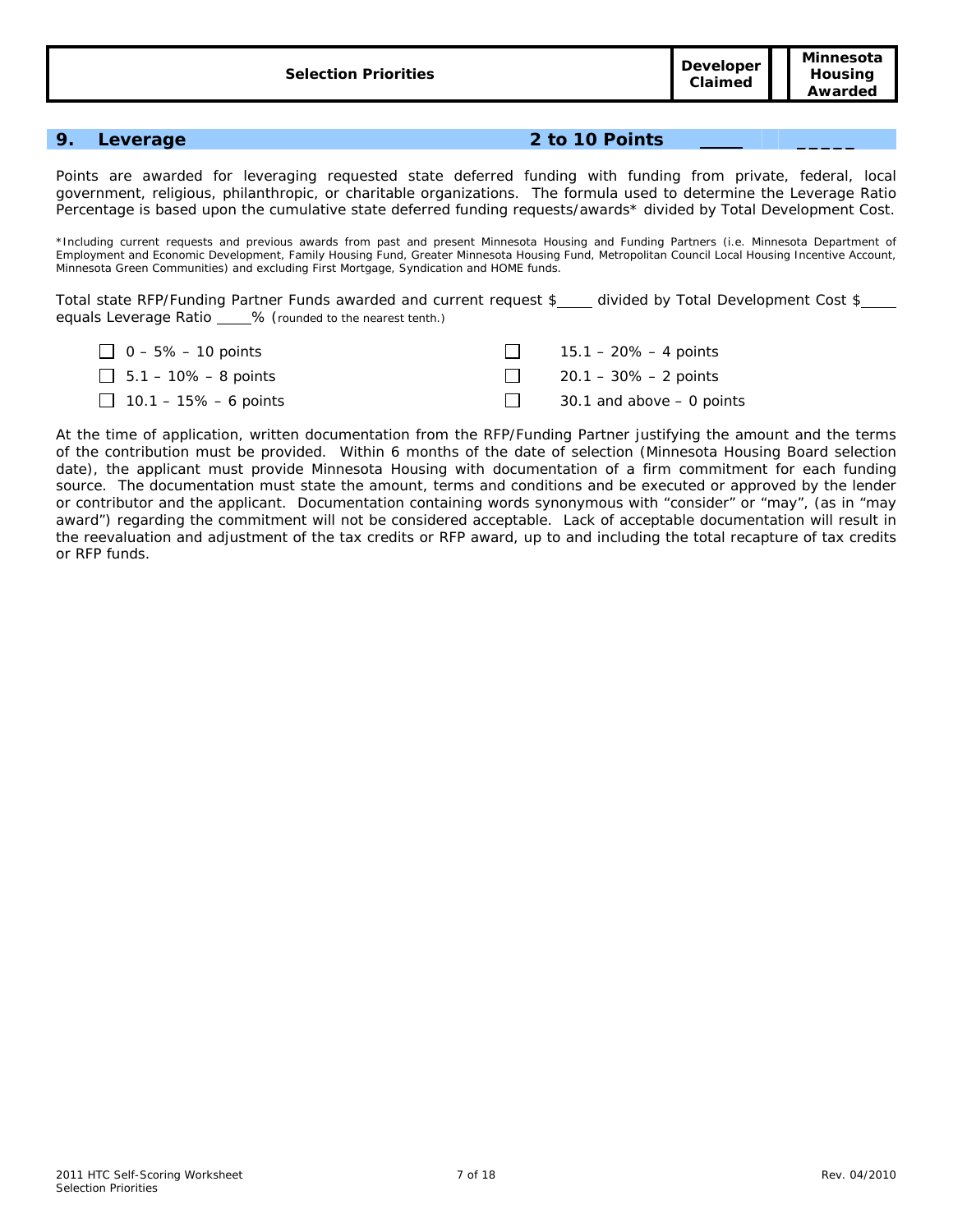# **10. Readiness to Proceed 1 to 14 Points \_\_\_\_\_**

### **Financial Readiness to Proceed – (0-10 points)**

Minnesota Housing shall award points to applicants who have secured funding **commitments** for one or more funding sources at the time of application except that commitments for funding from Minnesota Housing and Funding Partners (i.e. Minnesota Department of Employment and Economic Development, Family Housing Fund, Greater Minnesota Housing Fund, Metropolitan Council Local Housing Incentive Account, Minnesota Green Communities) are only included if obtained in a previous funding cycle/round.

Commitment documentation must state the amount, terms and conditions and be executed or approved by the lender or contributor and the applicant. Documentation containing words synonymous with "consider" or "may", (as in "may award") regarding the commitment will not be considered acceptable.

The calculation below must exclude first mortgage financing and any anticipated proceeds from the current tax credit request.

Syndication proceeds from tax credits awarded in a previous cycle/round may be included if verification is included in the application. Acceptable verification is an executed syndicator agreement or executed Letter of Intent from the syndicator which is acceptable to Minnesota Housing;

The executed Letter of Intent must:

- Be current within 15 days of submission of the application
- Contain a projected closing date for the development
- Contain a projected equity price for the purchase of the credit
- Contain a detailed explanation of the assumptions being used by the syndicator to arrive at the projected equity price

Total eligible funding secured, awarded or committed (excluding first mortgage financing and any anticipated proceeds from the current tax credit request) \$ Divided by Total Development Cost \$ equals Percentage of Funds Committed \_\_\_\_% (round to nearest tenth)

50% or more of funding secured, awarded or committed – *10 points* 

40% to 49.9% or more of funding secured, awarded or committed – *8 points* 

30% to 39.9% or more of funding secured, awarded or committed – *6 points* 

20% to 29.9% of funding secured, awarded or committed – 4 *points* 

10% to 19.9% of funding secured, awarded or committed – 2 *points* 

9.9% and below of funding secured, awarded or committed – *0 points* 

#### **Non-Financial Readiness to Proceed – (1 point for each box checked up to a maximum of 4 Pts)**

Points will be awarded to projects that evidence Non-Financial Readiness to Proceed by submitting verification of the following;

 $\Box$  Land use and zoning approvals

Project Specific Title Commitment and Survey\* (if project is located on tribal trust land, only the survey needs to be submitted to be eligible)

 $\Box$  Verification that all infrastructure for the project is complete

 $\Box$  Draft Building permits

\*At application, a new survey does not need to be conducted if the legal description and building footprint has not changed for a rehabilitation development.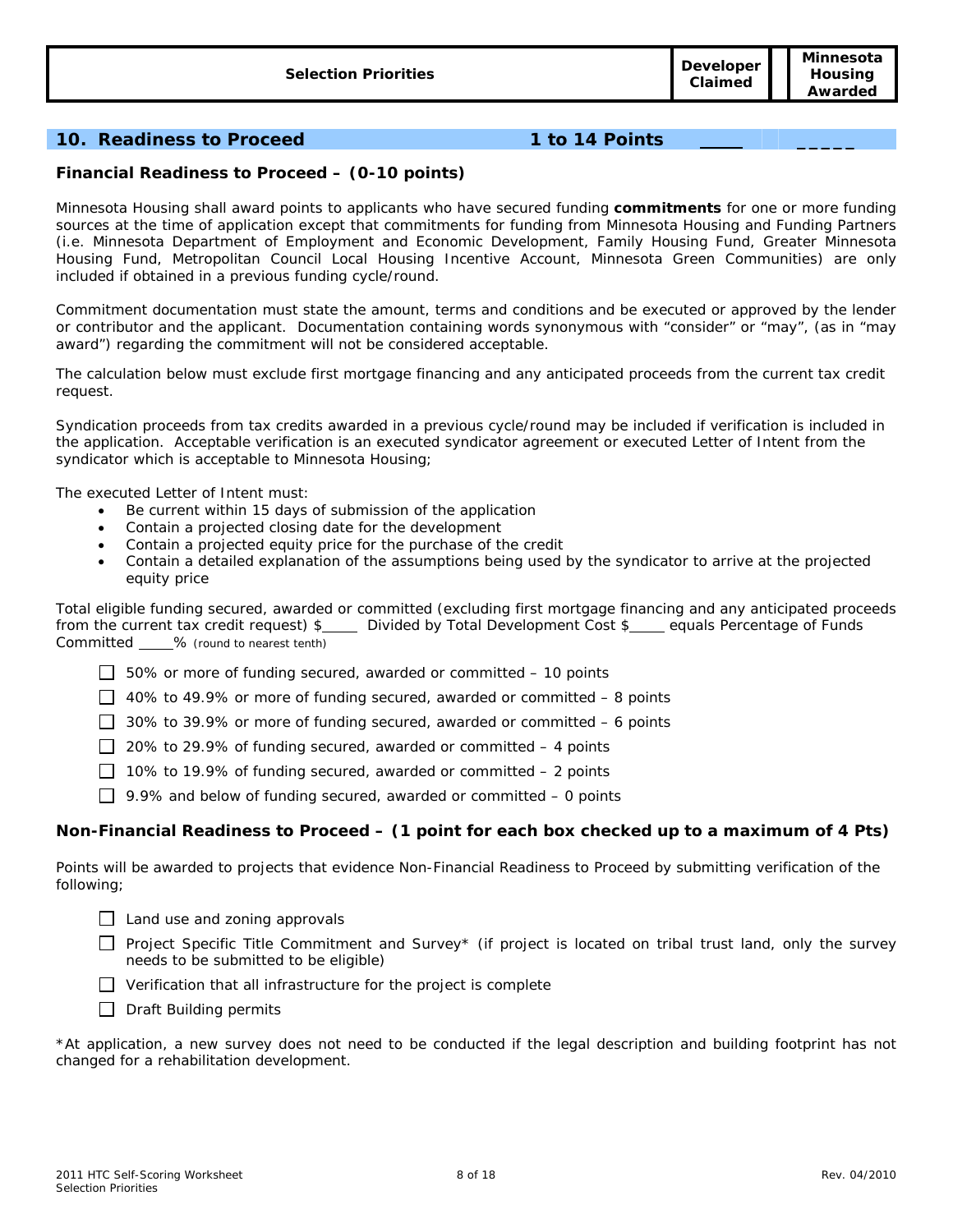Points will be given to projects with the lowest intermediary costs on a sliding scale based on percentage of total development costs. For HTC selected projects, this percentage will be enforced at issuance of the IRS Form 8609.

Intermediary cost amount: \$\_\_\_\_ divided by Total Development Costs \$\_\_\_\_ Equals Intermediary Percentage \_\_\_\_% (rounded to the nearest tenth).

0 .0 – 15% – *6 points* 25.1 – 30% – *1 point*

 15.1 – 20% – *3 points* 30.1 & over – *0 points* 20.1 – 25% – *2 points*

### **12. Unacceptable Practices -10 to -25 Points \_\_\_\_\_**

Minnesota Housing will impose penalty points for unacceptable practices as identified in Chapter 3 F of the Housing Tax Credit Procedural Manual.

### **13. Eventual Tenant Ownership 1 Point 1 Point**

The proposal must include a financially viable plan to transfer **100 percent** of the HTC unit ownership after the end of the 15-year compliance period from the initial ownership entity (or Minnesota Housing approved "Transfer of Ownership") of the project to tenant ownership.

The unit purchase price at time of sale must be affordable to buyers with incomes meeting HTC eligibility requirements. To be eligible, the buyer must have an HTC qualifying income at the time of initial occupancy (HTC rental tenant) or time of purchase. The plan must incorporate an ownership exit strategy and the provision of services including homeownership education and training. The Declaration of Land Use Restrictive Covenants will contain provisions ensuring compliance with these home ownership program commitments by the Owner. (Refer also to Chapter 4 W of the HTC Procedural Manual for additional information.)

**Until the time the HTC units are purchased by qualified tenants or in the event the HTC units are not acquired by qualified tenants, the owner will extend the duration of low-income use for the full extended use period (30 years).** 

### **14. Underserved Populations 3 to 10 Points \_\_\_\_\_**

The development serves an underserved population defined as single head of household with minor children, individuals and households of color and one of the following is true:

 Marketing efforts or project design features will be used that will attract underserved populations including collaborations and partnerships proposed with members or organizations addressing the needs of underserved populations – *3 points* 

Or

 Marketing efforts or project design features will be used that will attract underserved populations including collaborations and partnerships proposed with members or organizations addressing the needs of underserved populations; and the applicant has past successful experiences in marketing to or working with underserved populations



2 Underserved Populations – *10 points*

(**NOTE**: see selection priority #4 for Disabled Individuals)

**Claimed**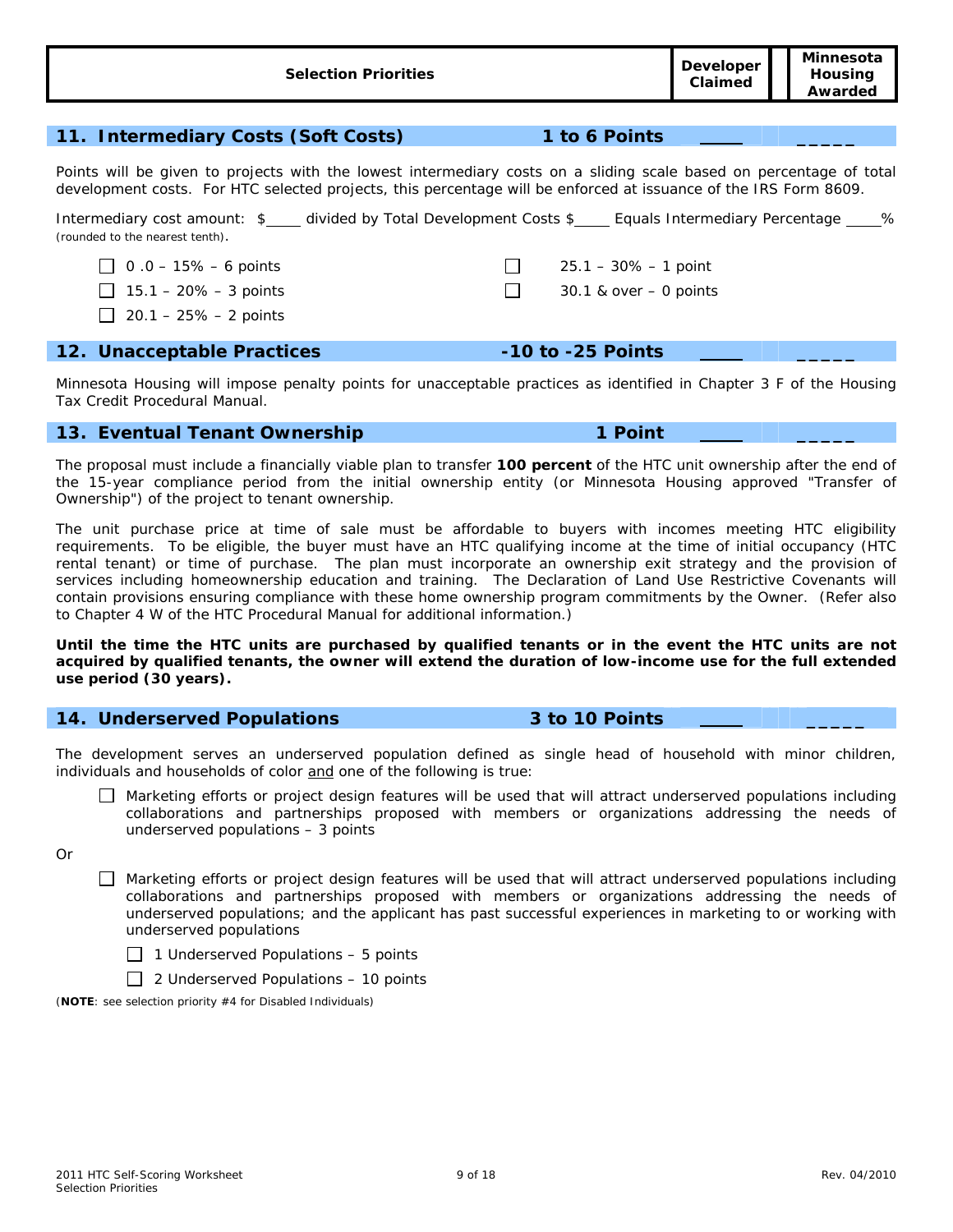# **15. Temporary Priority – Foreclosed Properties 3 Points \_\_\_\_\_**

The proposal addresses a temporary housing priority and is eligible for the award of points by the Commissioner or the Board of the Minnesota Housing Finance Agency pursuant to authority cited in the Rules of the Minnesota Housing Finance Agency.

(Note: Points cannot be taken in this section for a Temporary Priority if a priority section has been specifically created for it elsewhere in this selfscoring worksheet.)

Priority is given to applications proposing to acquire and rehabilitate a Foreclosed Property (Foreclosed Property means the project's real estate and improvements acquired by applicant by way of a deed-in-lieu of foreclosure, sheriff's certificate or court order through a foreclosure proceeding) or are located in a Foreclosure Priority Area identified by Minnesota Housing that has been heavily impacted by the foreclosure crisis (Link to Foreclosure Priority Areas). In cases where the project involves a Foreclosed Property, the proposed project cannot be a conversion (adaptive reuse/conversion to housing from another use).

The project must consist of a minimum of 12 units and all units must be located on one parcel or contiguous site.

Points may be claimed for only one of the following (maximum of three (3) points):

- For applications proposing to acquire and rehabilitate a Foreclosed Property which is located in one of the designated Foreclosure Priority Areas. – 3 points
- For applications proposing to acquire and rehabilitate a Foreclosed Property which is not located in one of the designated Foreclosure Priority Areas. – 2 points
- For applications proposing projects to acquire and rehabilitate a property that is located in one of the designated Foreclosure Priority Areas. – 1 point

For applications proposing to acquire and rehabilitate a project which has been foreclosed, applicant must provide at the time of application;

- Evidence of applicant's ownership rights to the property
- Narrative which clearly identifies (1) the number of tenant leases which are valid and in force and (2) the terms and conditions of those leases which would have a direct impact on Minnesota Housing's analysis and underwriting of the project proposed in the application.

Note: Failure to acquire good title to the property will result in the reevaluation and adjustment of the tax credits or RFP award, up to and including the total recapture of tax credits or RFP funds.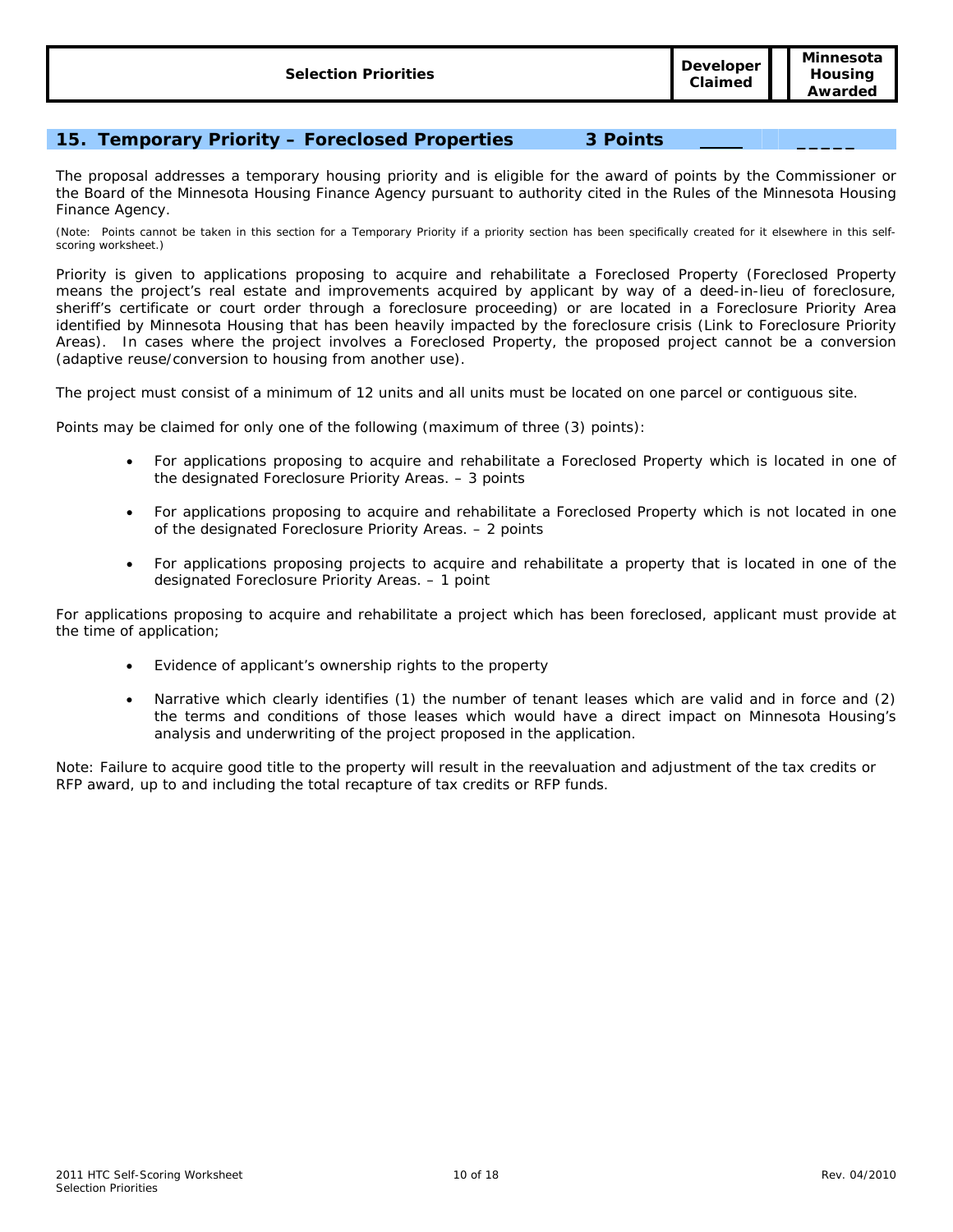| Awarded | <b>Selection Priorities</b> | <b>Developer</b><br>Claimed | Minnesota<br>Housina |
|---------|-----------------------------|-----------------------------|----------------------|
|---------|-----------------------------|-----------------------------|----------------------|

# **16. Preservation of Existing Housing Tax Credit Units**

### **10 Points \_\_\_\_\_**

#### **IMPORTANT NOTE**

THESE POINTS ARE AVAILABLE ONLY TO EXISTING MINNESOTA HOUSING TAX CREDIT PROJECTS APPLYING FOR TAX CREDITS FROM MINNESOTA HOUSING'S COMPETITIVE ALLOCATION PROCESS (CONSOLIDATED RFP) and QUALIFIED TAX EXEMPT PROJECTS APPLYING FOR A PRELIMINARY DETERMINATION LETTER FROM MINNESOTA HOUSING AS THE CREDIT ALLOCATOR.

#### **To obtain the related points, the existing tax credit housing must meet the following criteria:**

1. The development received a Minnesota Housing allocation of housing tax credits and is eligible to and will exercise their option under the provisions of Section  $42(h)(6)(E)(i)(11)$  and  $42(h)(6)(F)$  within the next 12 months;

and

2. Applicant agrees to maintain the Housing Tax Credit Units in the development for at least 30 years;

and

3. The proposal will not result in the displacement of existing low and moderate income residents;

and

4. Units must be considered at risk of going to market rents, where the market rents of comparable units exceed the tax credit rent limits by 10 percent and the proposed rents will increase by more than 30 percent within two years of the Housing Tax Credit Application date. The risk of conversion must be supported by information contained in the application and with final determinations made by Minnesota Housing;

or

5. Tax credit units would no longer remain decent, safe, and affordable due to physical deterioration or deterioration of capacity of current ownership/management entity.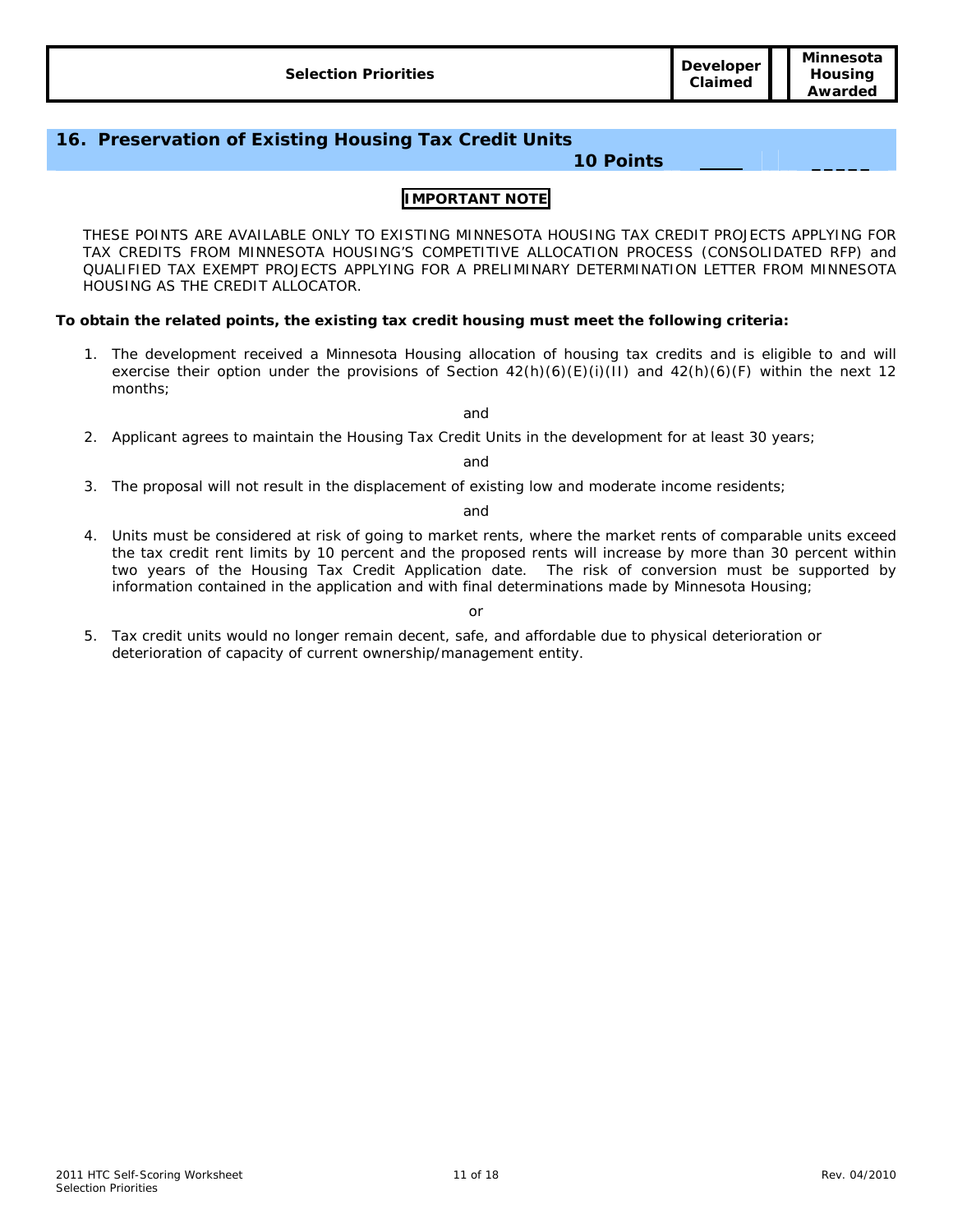# **17. Permanent Housing for Individuals Experiencing Long-Term Homelessness 5 to 110 Points \_\_\_\_\_**

#### **Minnesota Housing Competitive Round or Tax Exempt Points ("non-Bonus" points) –** *5 or 10 Points*

"Non-Bonus" points will be awarded to permanent housing proposals in which a minimum of 5% (rounded up to the next full unit) of the total units, but no fewer than 4 units are set aside and rented to households experiencing longterm homelessness as defined in Minnesota Rules, Chapter 4900.3705:

5% to 49.99%, but no fewer than 4 units – *5 points*

50% to 100%, but no fewer than 20 units – *10 points*

#### **Minnesota Housing Competitive Round or Non-Tax Exempt Points ("bonus" points) –** *100 Points*

100 points ("bonus points") will be available until a total of \$1,702,000 (estimated 25 percent of Minnesota Housing's administered credit authority) in tax credits are awarded for qualifying permanent housing proposals for households experiencing long-term homelessness selected in the 2011 Housing Tax Credit competitions. Once this maximum amount is reached, the 100 points ("bonus" points) will no longer be awarded for the remaining 2011 Tax Credit Program competitive funding rounds. If qualified per the requirements of this section, applicants may claim the "bonus points". Minnesota Housing will make point reductions relating to the "bonus points" funding limits following its review of all applications in the funding round which claim these points. Qualified proposals may earn a maximum of 10 points ("non-bonus" points) and may continue to compete in the appropriate set-aside.

#### **To receive points under this category, the proposal must meet all of the following conditions:**

- a) the applicant must complete and submit the Supportive Housing application materials, including the narratives, forms and submittals identified in the Common Application for Multifamily Rental Housing Resources; and
- b) the applicant agrees to pursue and continue renewal of rental assistance, operating subsidy, or service funding contracts for as long as the funding is available.

Minnesota Housing recognizes that rental assistance, or operating subsidies, and supportive services may be necessary to effectively serve households experiencing long-term homelessness. If the necessary rental assistance, operating support, or tenant service funding for the project is withdrawn or terminated due to reasons not attributable to the actions or inactions of the owner, and alternative funding is unavailable, and the project is otherwise in full compliance with all the terms of the funding for the project, the owner may petition Minnesota Housing to modify its requirements. Minnesota Housing may (i) relax or eliminate the requirement for supportive services or (ii) relax or eliminate the requirement that the assisted units be occupied by households experiencing long-term homelessness. Should Minnesota Housing eliminate the requirement that the assisted units be occupied by households experiencing long-term homelessness, Minnesota Housing will permit the owner to phase out the targeting of tax credit units to households experiencing long-term homelessness and convert the rents of those units to the 50% tax credit rent limit without jeopardizing the tax credit allocation, provided that more restrictive threshold, selection priority or funding requirements do not apply. If such conversion occurs, in order to retain the tax credit allocation, the above described 50% tax credit rent limit and the Section 42 minimum set-aside elected for the project by the owner must be maintained for the remainder of the tax credit compliance period and extended use period.

A proposal which is awarded scoring points from this category and is selected to receive tax credits will be required to comply with the Long-Term Homelessness reporting requirements as defined by Minnesota Housing. The Tax Credit Declaration of Land Use Restrictive Covenants, including a specific Rider to the Declaration, will contain performance requirements related to these long-term homelessness units and will be recorded with the property.

#### **18. High Speed Internet Access 1 Point \_\_\_\_\_**

The development will provide High Speed Internet access via installation of all appropriate infrastructure and connections for cable, DSL or wireless internet service to every unit in the development. This will be a design requirement if points are taken.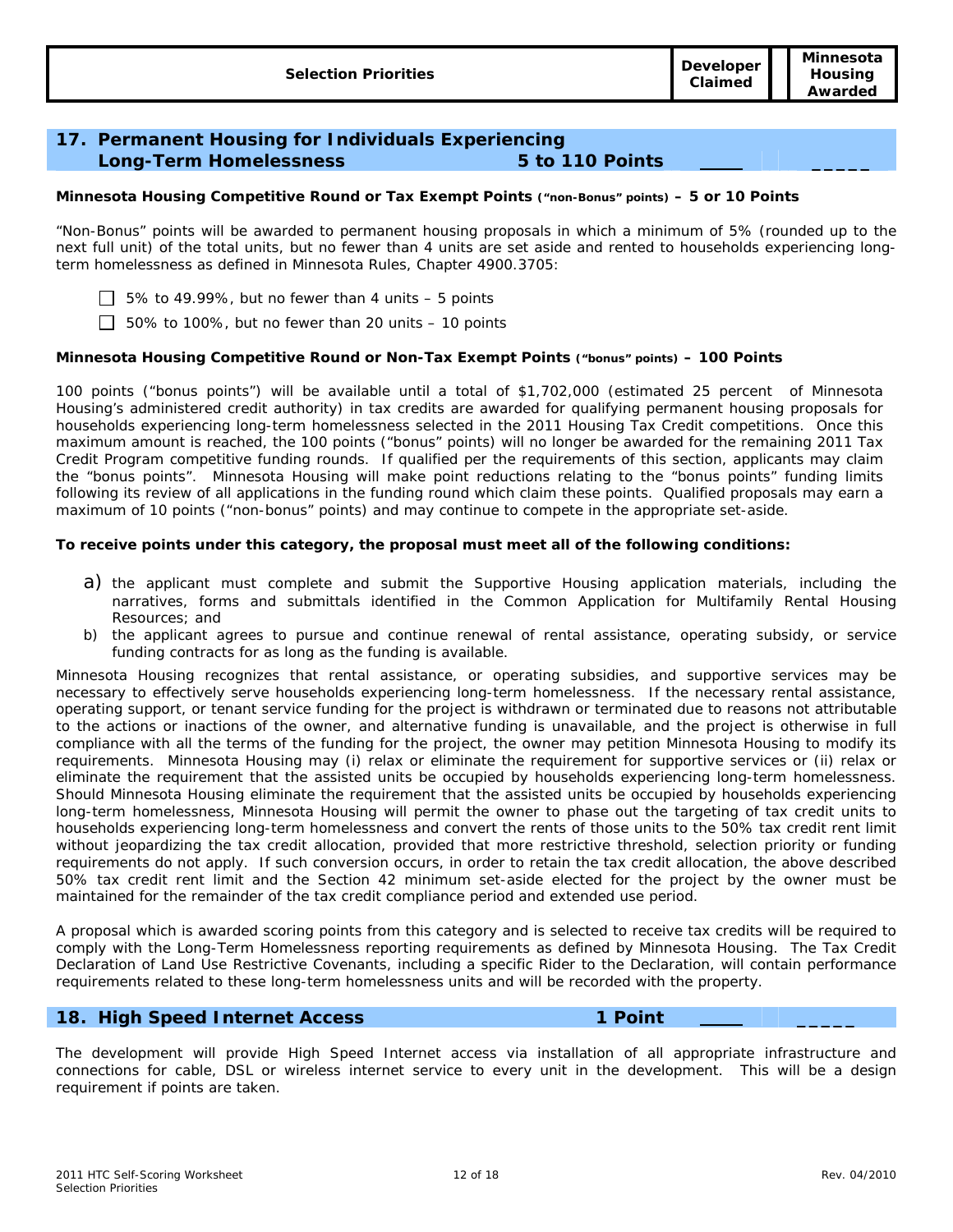# **19. Previous Award of Tax Credits 400 to 1000 Points \_\_\_\_\_**

Developments with a Previous Award of Tax Credits (and not yet Placed in Service) **with no funding gap** exclusive of the additional tax credits requested at the time of this application

- $\Box$  a) 1000 points for qualifying developments which have previously been awarded 2009 or 2008 tax credits but have not yet placed in service and have no funding gap.
- $\Box$  b) 900 points for qualifying developments which have previously been awarded 2010 tax credits but have not yet placed in service and have no funding gap.

Developments with a Previous Award of Tax Credits (and not yet Placed in Service) **with a funding gap of no more than \$200,000** exclusive of the additional tax credits requested at the time of this application

- $\Box$  c) 500 points for qualifying developments which have previously been awarded 2009 or 2008 tax credits but have not yet placed in service and have a funding gap of no more than \$200,000.
- $\Box$  d) 400 points for qualifying developments which have previously been awarded 2010 tax credits but have not yet placed in service and have a funding gap of no more than \$200,000.

Developments must demonstrate readiness to proceed in order to qualify for points under this selection priority. To demonstrate readiness to proceed, developments must meet the following criteria:

- Development has an annual tax credit shortfall of no more than 50 percent of the total qualified annual tax credit amount.
- The tax credit application must contain an executed Letter of Intent from the syndicator which is acceptable to Minnesota Housing. The letter must:
	- o Be current within 15 days of submission of the tax credit application
	- o Contain a projected closing date for the development
	- o Contain a projected equity price for purchase of the credit
	- o Contain a detailed explanation of the assumptions being used by the syndicator to arrive at the projected equity price.
- The tax credit application must contain an executed firm commitment letter acceptable to Minnesota Housing from the providers of all other funding sources.

Agency award of developer claimed points are contingent upon Agency underwriting review.

Developments awarded points in this Selection Priority are expected to make significant progress towards closing within 180 days of selection. Significant progress towards closing includes but is not limited to establishing and maintaining site control, completion of infrastructure, obtaining all required municipal approvals, demonstration of financial feasibility including commitments for interim and permanent financing and firm commitment for syndication or executed limited partnership agreement. Failure to submit sufficient documentation of such continued and significant progress to Minnesota Housing may result in the development's housing tax credit award being rescinded and subsequently awarded to other competitive tax credit developments.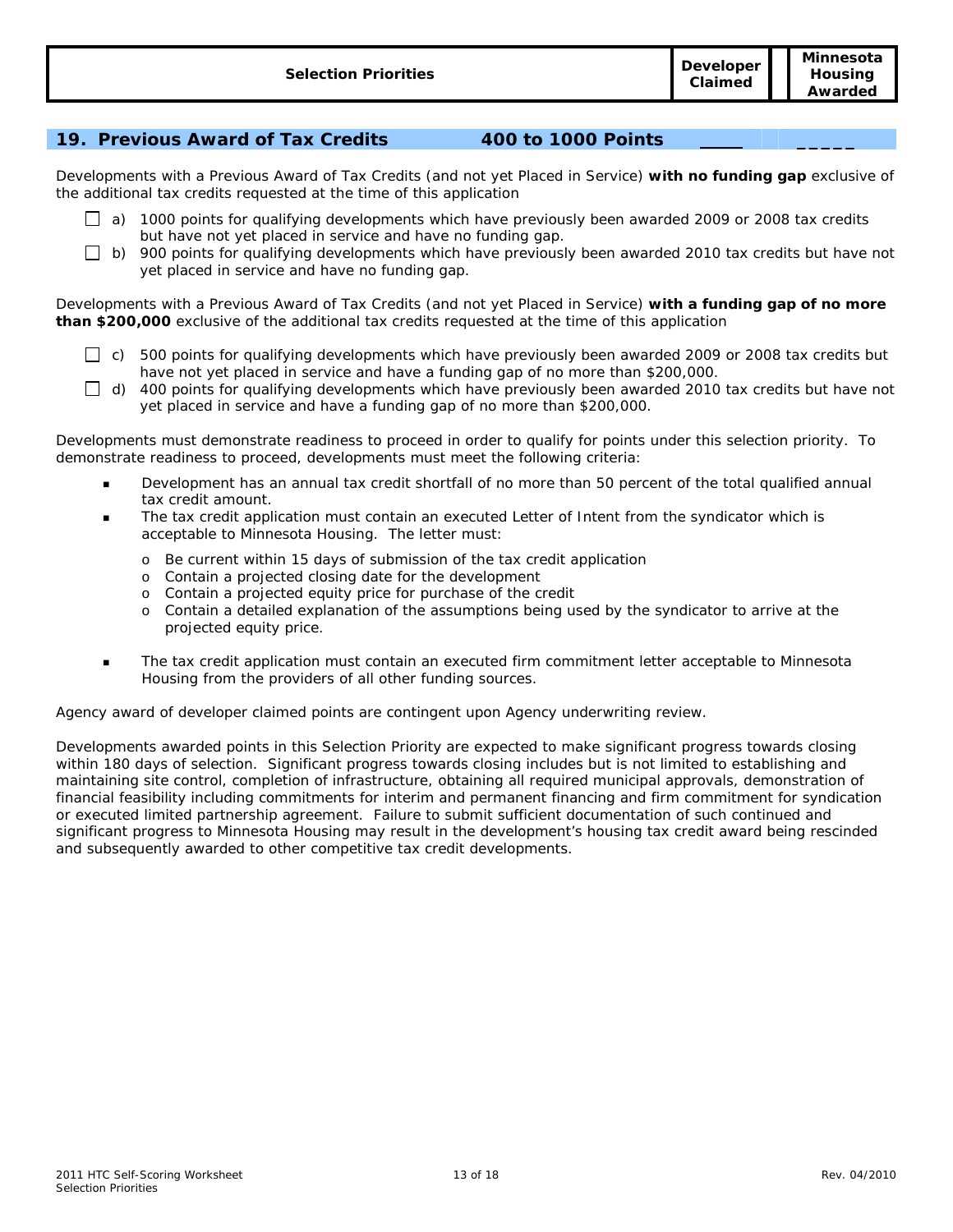# **20. Transit Oriented Development 3 Points \_\_\_\_\_**

Three (3) points will be awarded for developments located within walking distances of public transit stations and stops.

To receive the points, a development in the 7 County Metro Area must be:

- Located within a ½ mile radius of a Red Line station identified in the Metropolitan Council maps (Link to maps); or
- Located within a ¼ mile radius of a Blue Line public transit fixed route stop identified in the Metropolitan Council maps (Link to maps); or
- Located within a ½ mile radius of an Express Bus station/park and ride identified in the Metropolitan Council maps (Link to maps).

To receive the points, a development in Greater Minnesota must be located within a ½ mile radius of a public transit fixed route stop or station.

At the time of application, the applicant must submit a map identifying the location of the project with exact distances to the eligible public transit station/stop and include a copy of the route, span and frequency of service.

# **21. Smoke Free Buildings 1 Point \_\_\_\_\_**

One (1) point will be awarded for projects that will institute and maintain a written policy\* prohibiting smoking in all the units and all common areas within the building/s of the project. The project must include a non-smoking clause in the lease for every household.

Projects awarded a point in this scoring criteria will be required to maintain the smoke-free policy for the term of the declaration.

\* The written policy must be submitted with the application and should include procedures regarding transitioning to smoke-free for existing residents and establishment of smoking areas outside of units and common areas if applicable. Consequences for violating the smoke-free policy are determined by owner but must be included in the written policy.

**Claimed**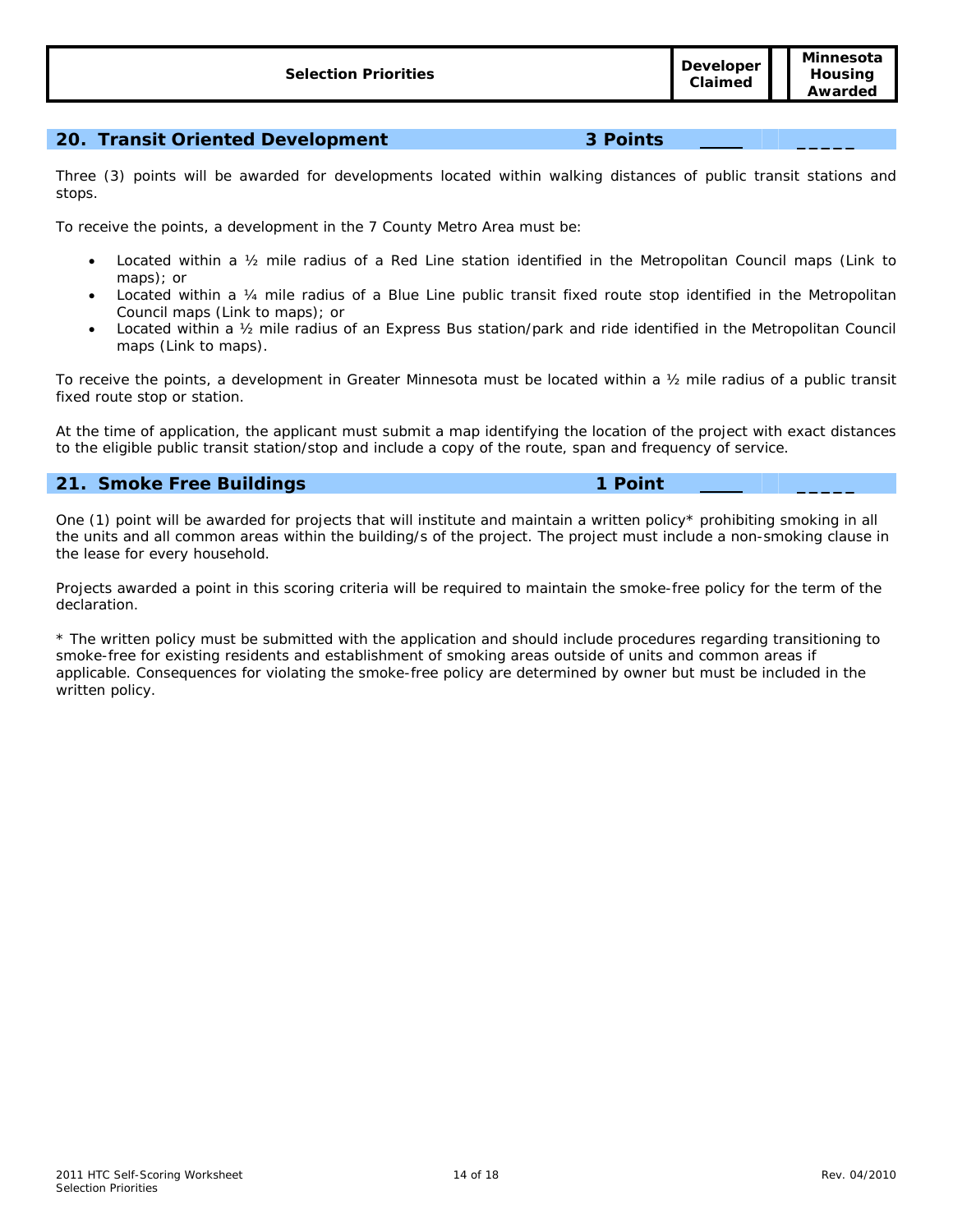**\_\_\_\_\_** 

# **1. Serves Lowest Income Tenants/Rent Reduction**

#### **5 to 13 Points**

Scores are based on gross rent level including utilities before rental assistance. Eligible units must have rents affordable to households whose incomes do not exceed 30 percent or 50 percent of median income without rental assistance.

In addition to the elected income limit of 50 percent or 60 percent AMI for the full term of the declaration (refer to the Minimum Set-Aside), the applicant agrees to maintain deeper rent structuring for which selection points are requested.

Applicants may choose either option 1 or 2, and in addition, option 3 for the development. This selection will restrict rents only (tenant incomes will not be restricted to the 50 percent or 30 percent income level by claiming points in this section).

- $\Box$  Option 1 A project in which 100 percent of the HTC unit rents representing  $\Box$  units are in the county 50 percent HUD area median rent limit – *10 points*
- $\Box$  Option 2 A project in which at least 50 percent of the HTC unit rents representing  $\Box$  units are at the county 50 percent HUD area median rent limit – *5 points*

OR

 $\Box$  Option 3 – In addition to Option 1 or 2, a project that further restricts 30 percent of the above restricted units to the county 30 percent HUD area median rent limit representing \_\_\_\_\_ units - 3 additional points

#### **NOTE**: **If points are claimed/awarded for this category, then no points may be claimed/awarded from the selection priority category of Rental Assistance for the same units.**

### **IMPORTANT**

All 50 percent rent restricted units must meet the 50 percent area median rent for a minimum of five years after the placed in service date. After the first five year period has expired rent may be increased to the 60 percent rent limit over a three year period with increases not to exceed the amount listed in the table below, provided that more restrictive threshold, selection priority or funding requirements do not apply.

All 30 percent rent restricted units must meet the 30 percent area median rent for a minimum of five years after the placed in service date. After the first five-year period has expired rent may be increased to the 40 percent rent limit over a three-year period with increases not to exceed the amount listed in the table below, provided that more restrictive threshold, selection priority or funding requirements do not apply.

| <b>YEAR</b> | 30% of 50%<br><b>Rent Levels</b> | 30% of 30%<br><b>Rent Levels</b> |
|-------------|----------------------------------|----------------------------------|
| $1 - 5$     | $30\% \text{ of } 50\%$          | 30% of 30%                       |
| 6           | $30\% \text{ of } 53\%$          | 30% of 33%                       |
|             | $30\% \text{ of } 57\%$          | 30% of 37%                       |
| 8           | 30% of 60%                       | 30% of 40%                       |

Minnesota Housing will incorporate these restrictions into the project's Declaration of Land Use Restrictive Covenants. The applicant must demonstrate to sole satisfaction of Minnesota Housing that the project can achieve these reduced rents and remain a financially feasible project, IRC § 42(m)(2). Points are contingent upon financial plans demonstrating feasibility, positive cash flow on a 15-year pro forma and gaining Minnesota Housing management approval (for management, operational expenses, and cash flow assumptions).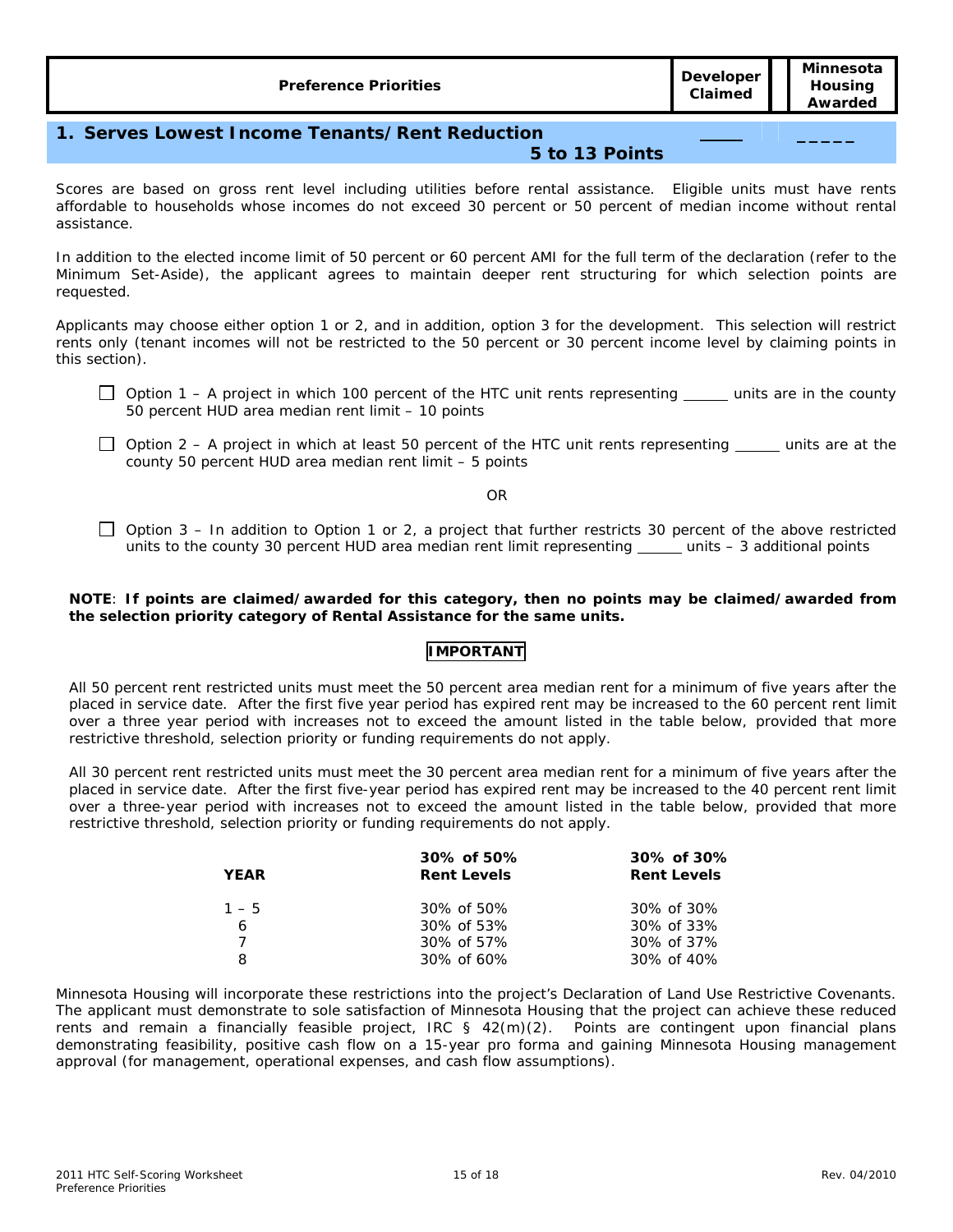# **2. Preservation of Federally Assisted Units 20 Points \_\_\_\_\_**

DEFINITION - Any housing receiving project based rental assistance, operating subsidies, or mortgage interest reduction payments. This includes public housing, Section 236 and Section 221(d)(3) interest reduction payments, and any development with project based Section 8, rent supplement, or rental assistance payments contract.

Preserves federally assisted low income housing which, due to mortgage prepayments or expiring rental assistance, would convert to market rate use or due to physical deterioration or deterioration of capacity of current ownership/management entity would lose its federal subsidies. Minnesota Housing, at its sole discretion, must agree that a market exists for a conversion to market rate housing.

#### **In order to obtain the related points, the federally assisted housing must meet the following:**

- 1 Units must be considered at risk of losing assistance within two years of the Housing Tax Credit Application date as supported by information contained in the application and with final determinations made by Minnesota Housing.
- 2 Applicant must agree to continue renewals of existing project based housing subsidy payment contract for as long as the assistance is available.
- 3 Applicant must agree to maintain the Housing Tax Credit Units in the development for at least 30 years.

Except for "good cause" applicant must not evict existing subsidized residents and must continue to renew leases for those residents.

Following selection, developments awarded points through this category which have an identity of interest will be required to provide an as-is appraisal acceptable to Minnesota Housing to substantiate the acquisition price reflected in the application. Prices which are unsubstantiated or inconsistent with comparable current market pricing will be subject to re-evaluation and adjustment of the tax credits or RFP award, up to and including the total recapture of tax credits or RFP funds.

#### **3. QCT/Community Revitalization 1 Point \_\_\_\_\_**

A point is awarded to projects that are located in a Qualified Census Tract (See Qualified Census Tract – Reference Materials Index) and are part of a concerted plan that provides for community revitalization. This must be evidenced by a letter from the city verifying that the proposed project is part of an approved community revitalization area as established by resolution or other legal action.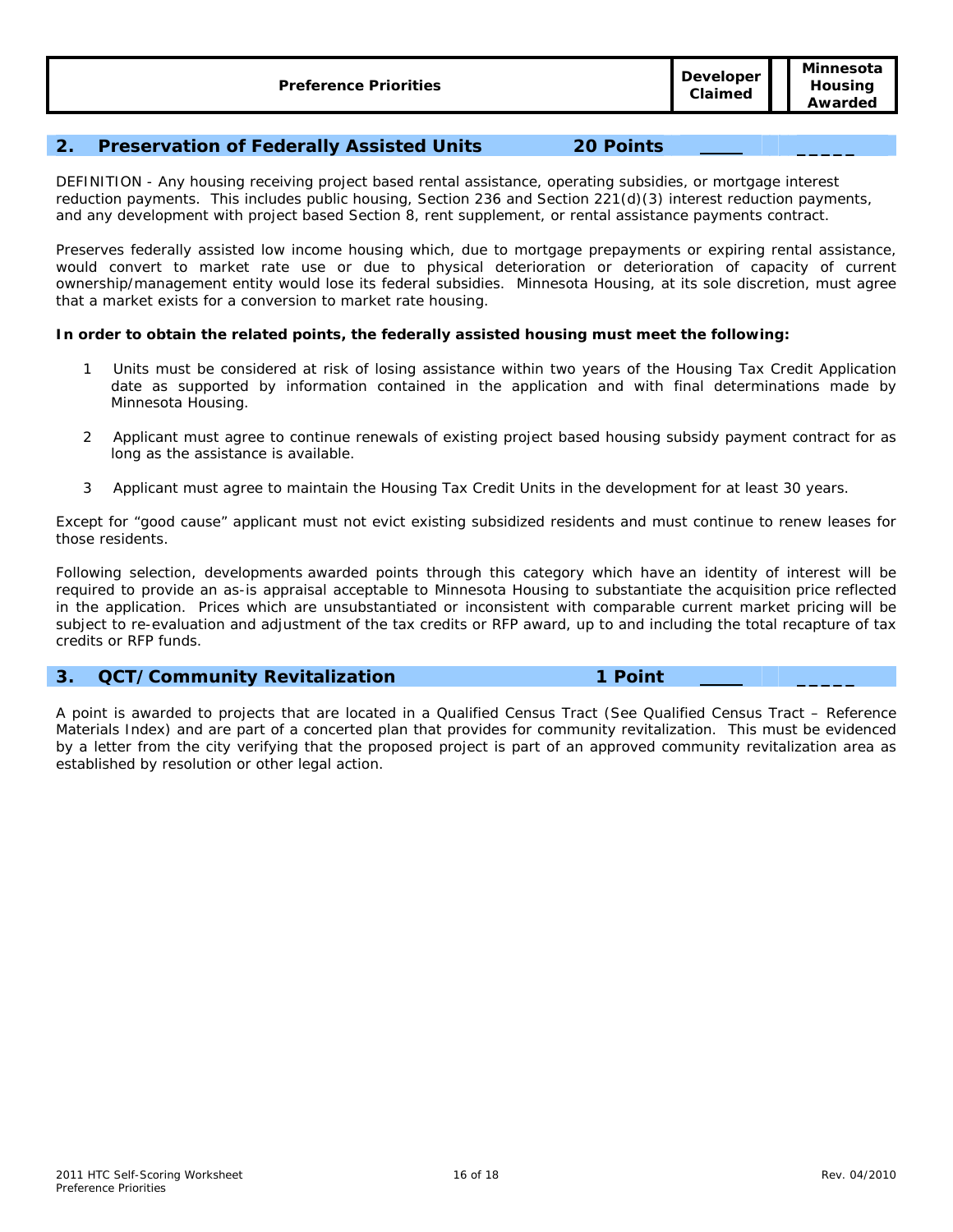| <b>Preference Priorities</b> | Developer         |
|------------------------------|-------------------|
|                              | <b>Claims and</b> |

**Claimed** 

# **4. Rental Assistance 4 to 21 Points \_\_\_\_\_**

Priority is given to an owner that submits with the application a **fully executed binding commitment** (i.e. binding Resolution/binding Letter of Approval from the governing body) for project based rental assistance awarded in accordance with 24 CFR Ch. IX, Section 983.51. The assisted units must be located in buildings on the project site. **For the purpose of this section, if a proposal contains existing project based assisted units, these units will be counted towards meeting required Rental Assistance percentages.** 

Rent for assisted units must be at or below Fair Market Rents (or appropriate payment standard for the project area). Receiving these points and agreeing to a minimum number of assisted units does not release owners from their obligations under the Minnesota Human Rights Act and Section 42 prohibiting refusal to lease to the holder of a voucher of eligibility under Section 8 of the United States Housing Act of 1937 because of the status of the prospective tenant as such a holder.

A current request for Minnesota Housing Rental Assistance will not receive Rental Assistance points. A past award of existing Rental Assistance will be counted toward meeting the required percentages. Indicate the applicable combinations of the below components. Points for A, B and C cannot be claimed in any combination.

- $\Box$  (A) For developments agreeing to set aside and having the required binding commitment for at least 51 percent of the total units for project based rental assistance – *13 points*
- $\Box$  (B) For developments agreeing to set aside and having the required binding commitment for at least 20 percent but under 51 percent of the total units for project based rental assistance – *10 points*
- $\Box$  (C) For developments agreeing to set aside and having the required binding commitment for at least 10 percent but under 20 percent of the total units for the project based rental assistance – *6 points*
- $\Box$  (D) For selection components A, B or C above, if, in addition, the above binding commitments are coupled with a binding commitment to provide the project based rental assistance for a minimum 10 year contract term – *4 points*
- $\Box$  (E) For selection components A, B or C above, if, in addition, the above binding commitments are coupled with a binding commitment to provide the project based rental assistance for a 5 to 9 year contract term - 2 *points*

#### **NOTE: If points are claimed/awarded for A, B, C, D or E above, then no points may be claimed/awarded from the preference priority categories of Serves Lowest-Income Tenants/Rent Reduction for the same units.**

 (F) For developments that cooperatively develop a housing plan/agreement to provide **other** Rental Assistance (e.g. Section 8, portable tenant based, formal recommendation for McKinney Vento Shelter Plus Care rent assistance, or other similar programs approved by Minnesota Housing) to meet the existing need as evidenced at application by a letter of intent signed by both the applicant and the local housing authority or other similar entities – *4 points*

To receive these points, the applicant must comply with all program requirements for the assistance for which priority points were given, including maintaining rents within the appropriate payment standard for the project area in which the project is located for the full compliance and extended use period of the housing tax credits.

#### **As a condition of Carryover or 8609, the applicant must submit a copy of the fully executed contract for the project-based rental assistance to be included in the development.**

For project based rental assistance in conjunction with a binding commitment for an "extended term contract" at time of application the applicant must submit a binding commitment for the "extended term contract" for project based assistance for a minimum of 5 or 10 years which is signed by the Local Housing Authority or other similar entity. As a condition of Carryover or 8609, the applicant must submit a fully executed copy of the "extended term contract" for the project based assistance to be included in the development.

For Other Rental Assistance (e.g.., Section 8, portable tenant based, formal recommendation for McKinney Vento Shelter Plus Care rent assistance or other similar rent assistance programs approved by Minnesota Housing), at time of application the applicant must submit a letter of intent to cooperatively develop a housing plan/agreement which is signed by the applicant and Local Housing Authority or other similar entity along, with the completed Agreement to Utilize Public Housing and Section 8 Waiting Lists. As a condition of Carryover or 8609, the applicant must submit a fully executed copy of the cooperatively developed housing plan/agreement.